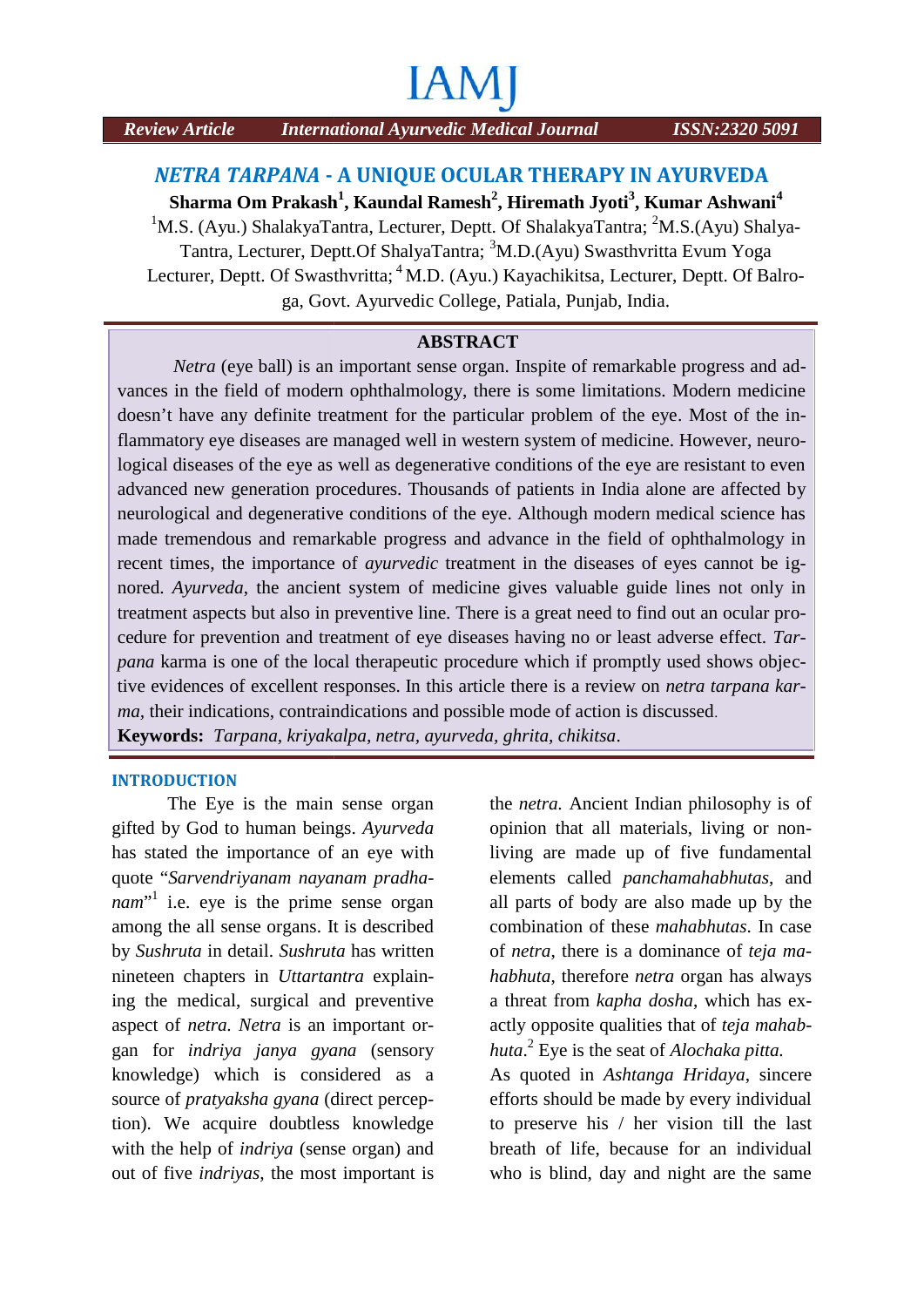and this beautiful world is of no use to him even if he possesses a lot of wealth.<sup>3</sup> All efforts should be made for the strength of eyes, by resorting to *nasya, anjana*, *tarpana* etc. Once vision is lost the versatility of the world will all become merged to one, of unified darkness.<sup>4</sup> Although modern medical science has made tremendous and remarkable progress and advance in the field of ophthalmology in recent times, the importance of *ayurvedic* treatment in the diseases of eye cannot be ignored.

Each wing of ayurveda has come out with *visishtachikitsa* apart from *samanyachikitsa*. For instance, *Bastichikitsa* happens to be the *chikitsardha* in *Kayachikitsa, Rakthamokshana-chikitsardha* in *Shalyachikitsa*, similarly *Kriyakalpas* form *chikitsardha* in *Shalakyachikitsa*. *Kriyakalpas* are unique procedures practiced in *Shalakya Tantra* having wide range of implications in the management of *netra vikaras*. *Kriyakalpas* are meant to alleviate the *sthanika khavaigunya* resulted out of vitiated *doshas* & their impact on *netra avayavas. KriyaKalpas* can also be used as *swasthya sanrakshaka prayoga* to maintain functional integrity of the sense organs & overcome age related disorders. *KriyaKalpas* includes *Seka, Aschyothana, Tarpana, Putapaka, Anjana, Bidalaka, and Pindi*. <sup>5</sup>

Among all *kriyakalpas, Netra* Tarpana is the foremost procedure for eye disorders*. Netra tarpana* is one of the specialized treatments for various eye disorders. *Netra tarpana* acts as both preventive and curative therapy for maintaining normal healthy condition of eyes. It is *brimhana* in nature.

The phrase *Akshitarpana* (also called *Netrabasti*) is from sanskrit where *Akshi* refers to eye (*Netra*=eyes) and *tarpana* stands for nourishment or rehydration process. So accumulatively the term means

nourishment of eyes or in a way rehydration of eyes. *Netra Tarpana* is the ayurvedic purification and rejuvenation treatment provided especially as part of *Panchakarma* treatment in ayurvedic care facilities. *Netra Tarpana* is a procedure wherein lukewarm medicated *ghee* is made to stay stagnant in the eyes for a speculated time in a specific formed frame. The therapy is quite beneficial for the relaxation of eyes and the treatment of various ailments related to eyes*. Netra Tarpana* has been used from the ancient times in *ayurveda* for improving the eyesight and is highly beneficial to people working late in front of computers and on the machineries affecting the eyes. It is the most revered *KriyaKalpa* extensively used in *Netra* practice. It nourishes the eyes, improves & strengthens the *drishti shakti*. It is a very effective, preventive & curative procedure in *vataja & pithaja vikaras.*

# **INDICATIONS FOR** *TARPANA KARMA***:**

- When a patient sees darkness in front of eyes
- Dryness of the eyes
- Roughness of the eyes
- Stiffness of eyelids
- Falling of eyelashes
- Dirtiness of the eyes
- Deviated eyeball or squint
- In extreme aggravation of the diseases of the eye
- Injury/traumatic condition of eye
- *Vata*  $-pitta$  predominant diseases<sup>6</sup>

*Vagbhatta* has further added a list of diseases specifically selected for *tarpan karma*. They are *Kricchronmilana* (difficulty in opening eyes), *Siraharsha* (congestion of conjunctival blood vessel), *Sirotpata* (episcleritis), *Tama* (blackout), *Arjuna* (subconjunctival haemorrhage), *Syanda* (conjunctivitis), *Adhimantha* (glaucoma),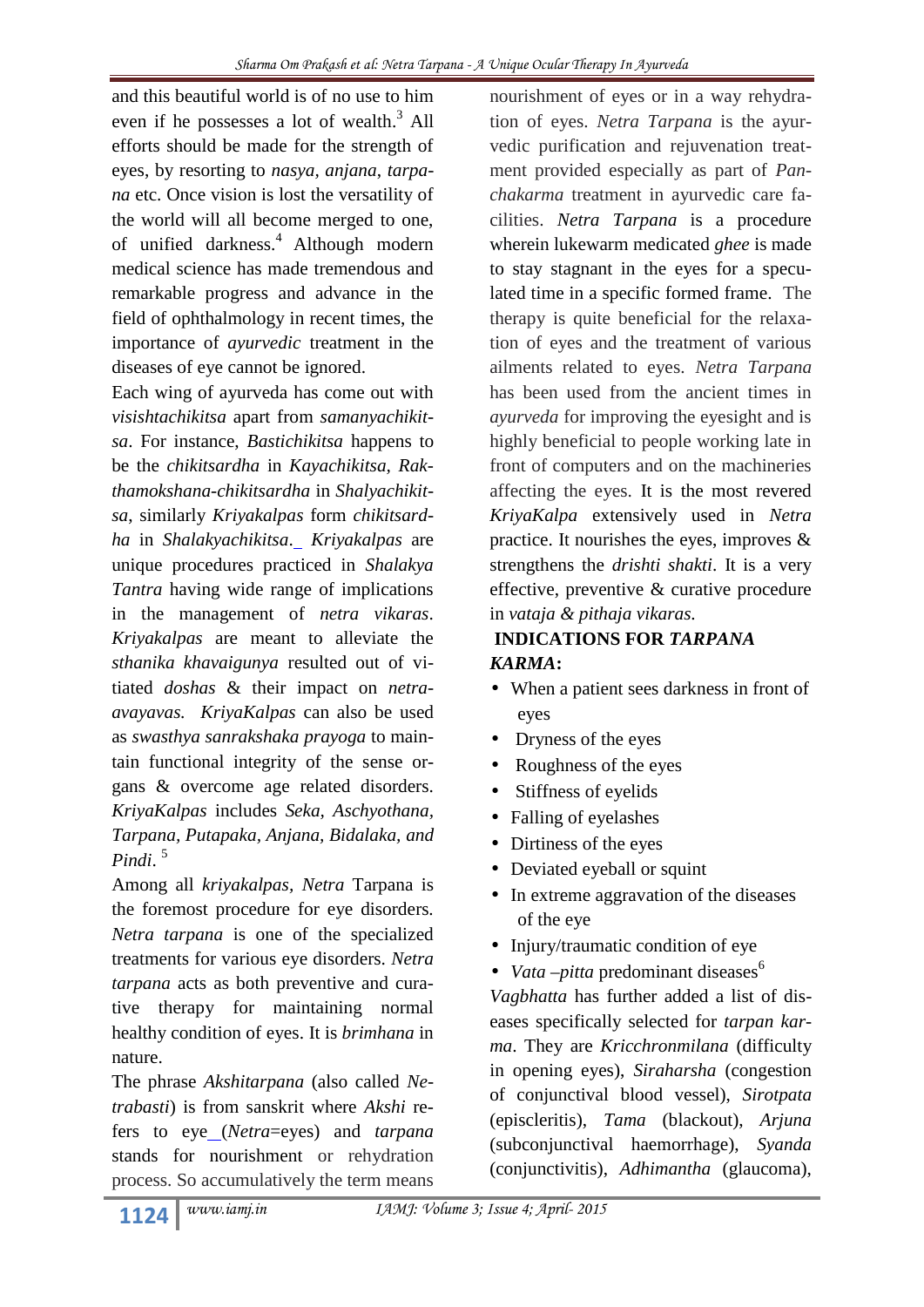*Anayatovata* (referred pain in the eye or spenoidal sinusitis), *Vataparyaya, Avrana shukra* (corneal opacity).<sup>7</sup>

## **CONTRAINDICATIONS FOR** *TAR-PANA KARMA:*

According to *Acharya Sushruta tarpana* is not indicated:

- On a cloudy day
- Extreme hot or cold seasons
- In conditions of worries and anxiety
- In conditions of tiredness and giddiness of eyes
- In complications of eyes
- In the condition of acute pain, inflammation, redness etc. <sup>8</sup>

## **PROCEDURE:**

## *Poorva Karma***:**

Appropriate *shodhanakarma* is carried out according to procedure. Later *sthanika abhyanga & mridu swedan* is done.

## *Pradhana Karma:*

*Netra tarpana* should be carried out in the forenoon or in the afternoon on an auspicious day after the food (taken by the patient) has been digested and after the head and the whole body of the patient have been treated with purification measures properly. Patient is made to lay supine position in a good lighted, ventilated room free from dust & smoke. Than the eyes are encircle with firm, compact leak proof *pali*

(wall) made up of paste of powdered *masha.* According to *Vagbhatta pali* is made upto a height of two *angulas.* The patient is asked to close the eyes and over the closed eyes, *ghrita* processed with appropriate drugs and liquefied in lukewarm water should be poured to the orbit, till the level of tip of eyelashes. Patient is asked to open & close the eye intermittently & steadily.

## *Paschata Karma:*

After retaining of *ghrita* for a stipulated period, the *ghrita* is drained out through a hole made at the bottom of dough wall, near the outer canthus of the eye and the eye is irrigated with lukewarm water fomentation. The *kapha* which has already been stimulated by the potency of *ghrita,* should be eliminated by *shirovirechan (nasya)*, and fumigation *(dhoompana*) with the *kapha*-suppresive drugs. Patient is instructed to keep away from exposure to bright lights, wind, sky, mirrors and luminous bodies.<sup>9</sup>

## *SNEHADHARANKALA* **OR PERIOD OF RETENTION OF** *GHRITA***:**

*Snehadharanakala* is implimented considering *Adhishtana* of diseases & Severity of *dosha prakopa*.10, 11, 12

## *Snehadharanakala* **according to** *dosha prakopa***:**

| <b>DOSHABHEDHA</b>                                                  | <b>SUSHRUT</b><br><b>SAMHITA</b> | <b>ASHTANG</b><br><b>HRIDYA</b> | SHARANGDHAR BHAV<br><b>SAMHITA</b> | <b>PRA-</b><br><b>KASH</b> |  |
|---------------------------------------------------------------------|----------------------------------|---------------------------------|------------------------------------|----------------------------|--|
| <b>Healthy eye</b>                                                  | 500                              | 500                             | 500                                | 500                        |  |
| Kapha predomin-                                                     | 600                              | 500                             | 500                                | 500                        |  |
| ance                                                                |                                  |                                 |                                    |                            |  |
| Pitta<br>predomin-800                                               |                                  | 600                             |                                    | 600                        |  |
| ance                                                                |                                  |                                 |                                    |                            |  |
| <i>predomin-</i><br>Vata                                            | 1000                             | 1000                            | 1000                               | 1000                       |  |
| ance                                                                |                                  |                                 |                                    |                            |  |
| <i>Snehadharanakala</i> according to <i>adhishtana</i> of diseases: |                                  |                                 |                                    |                            |  |

*Snehadharanakala* **according to** *adhishtana* **of diseases:**

| ADHISHTANA SUSHRUTA | <i>SAMHITA</i> | <i><b>ASHTANGA</b></i><br><b>HRIDYA</b> | SHARANGDHAR BHAV<br><b>SAMHITA</b> | <b>KASH</b> | PRA- |
|---------------------|----------------|-----------------------------------------|------------------------------------|-------------|------|
| Sandhigata          | 300            | 300                                     | 500                                | 500         |      |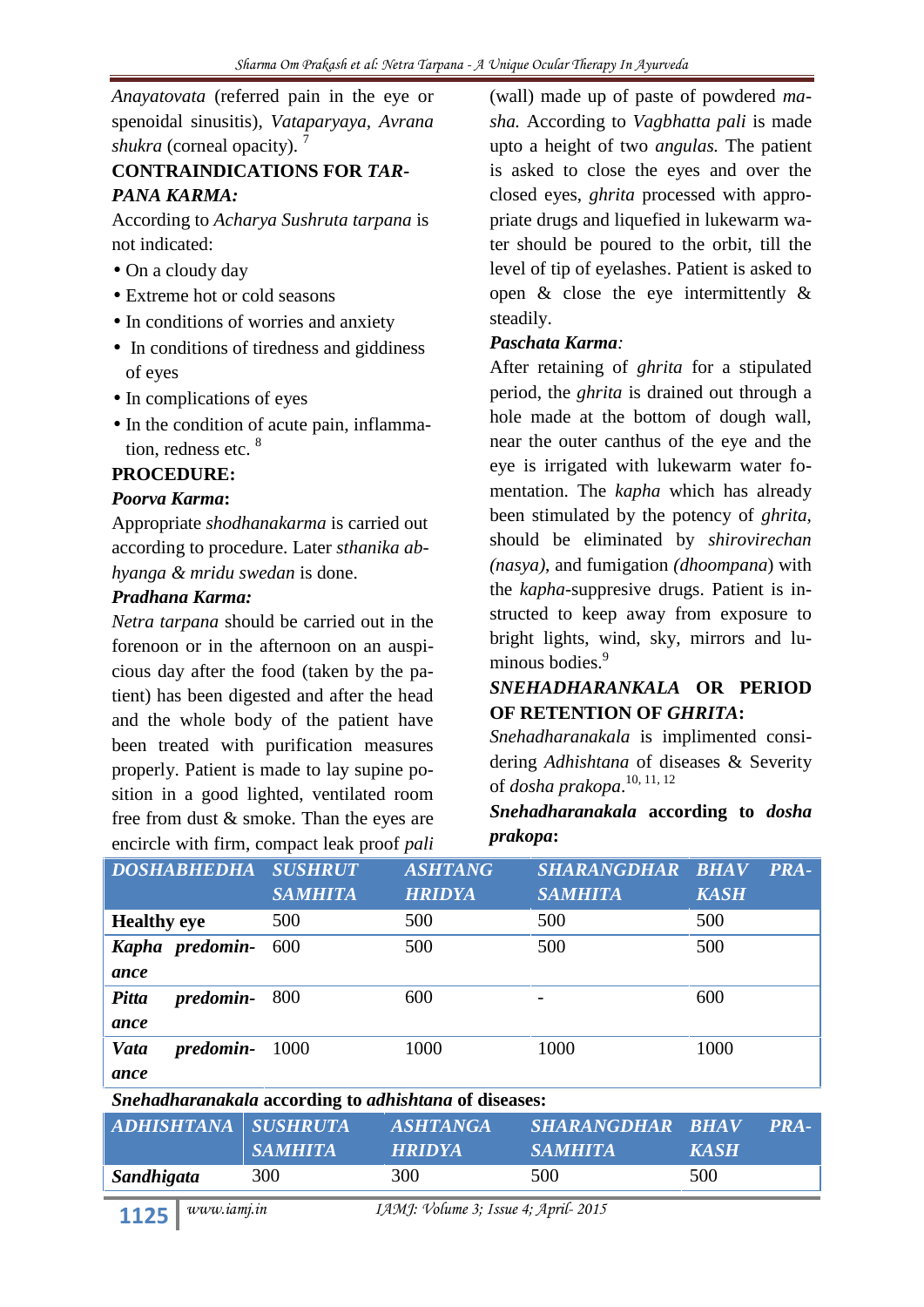| Vartamagata        | 100      | 100  | 100  | 100  |
|--------------------|----------|------|------|------|
| <b>Shuklagata</b>  | 500      | 500  | 600  | -    |
| Krishnagata        | 700      | 700  | 700  | 700  |
| <b>Drishtigata</b> | 800/1000 | 800  | 800  | 800  |
| Sarvagata          | 1000     | 1000 | 1000 | 1000 |

## **DAYS OF PROCEDURE OR** *TARPA-NA AVADHI***:**

*Acharya Sushruta* without clarifying the condition of the eyes simply asks to perform the procedure for one day, three days, or five days or till the *samyaka tarpita lakshanas* are seen.<sup>13</sup> According to *Acharya Jejjata* for *vataja* diseases *tarpana* has to be done for 1 day, for *pittaja* diseases *tarpana* has to be done for 3 days, and for *kaphaja* diseases *tarpana* has to be done for 5 days. According to *Acharya Videha tarpana* can be carried out daily or *niranthara* or alternate day or with values of the state of the state of the state of the state of the state of the state of the state of the state of the state of the state of the state of the state of the state two days break or three days break depending on *dosha* & *teevratha* of *vyadhi* as well in *Swasthya*. According to *Acharya Vagbhatta tarpana* should be done daily in vitiation of *vata*, on alternate days in *pitta*, with an interval of two days in *kapha* and in s*wastha* (healthy person) or till the eyes become fully satiated. $14$ 

## *SAMYAKA TARPITA LAKSHANA*

- *Sukhaswapana* good (sound) sleep
- *Avbodhatva* blissful awakening
- *Vaishadhya* clearness of the eyes
- *Varnapatava* discernment of individual colours
- *Nivriti* feeling of comfort
- *Vyadhividhvansa* -cure of the disease
- *Kriya laghvama* easiness in closing and opening the eyes
- *Prakash kshamta* ability to withstand bright light $15$

## *ATI- TARPITA LAKSHANAS***:**

- *Netragaurava* heaviness in eyes
- *Avilta* indistinct vision
- *Atisnigdhata* -excessive oiliness
- *Ashru srava* lacrimation
- *Kandu itching*
- *Upadeha* stickiness
- *Dosha-samutklishta* aggravation of  $dosha^{15}$

## *HEENA TARPITA LAKSHANAS***:**

- dryness of eye
- *Avilta* indistinct vision
- *Ashrusrava* lacrimation
- *Asahyam roopdarshan* difficulty in vision
- aggravation of disease<sup>15</sup>

## **TREATMENT OF INADEQUATE AND EXCESSIVE** *TARPANA:*

*Dhoompana, nasya, anjana, seka* either *ruksha* or *snighdha* are to be done for treating both inadequate and excessive *tarpana* conditions according to predominance of *dosha*. *Snighdha seka* in disease of *vata* predominance, *ruksha* in *kapha* and *sheeta seka* in *pitta* predominance *dosha*.<sup>16</sup>

## **FORMULATIONS USED FOR** *TAR-PANA:*

- *Triphala ghrita*
- *Mahatriphla ghrita*
- *Patoladi ghrita*
- *Jeevantyadi ghrita* 17,18

## **PRIME INDICATIONS OF** *TARPANA***:**

- Computer vision syndrome
- Dry eye syndrome
- Non specific corneal Disorders
- Allergic conjunctivitis
- All types of glaucoma
- Early cataract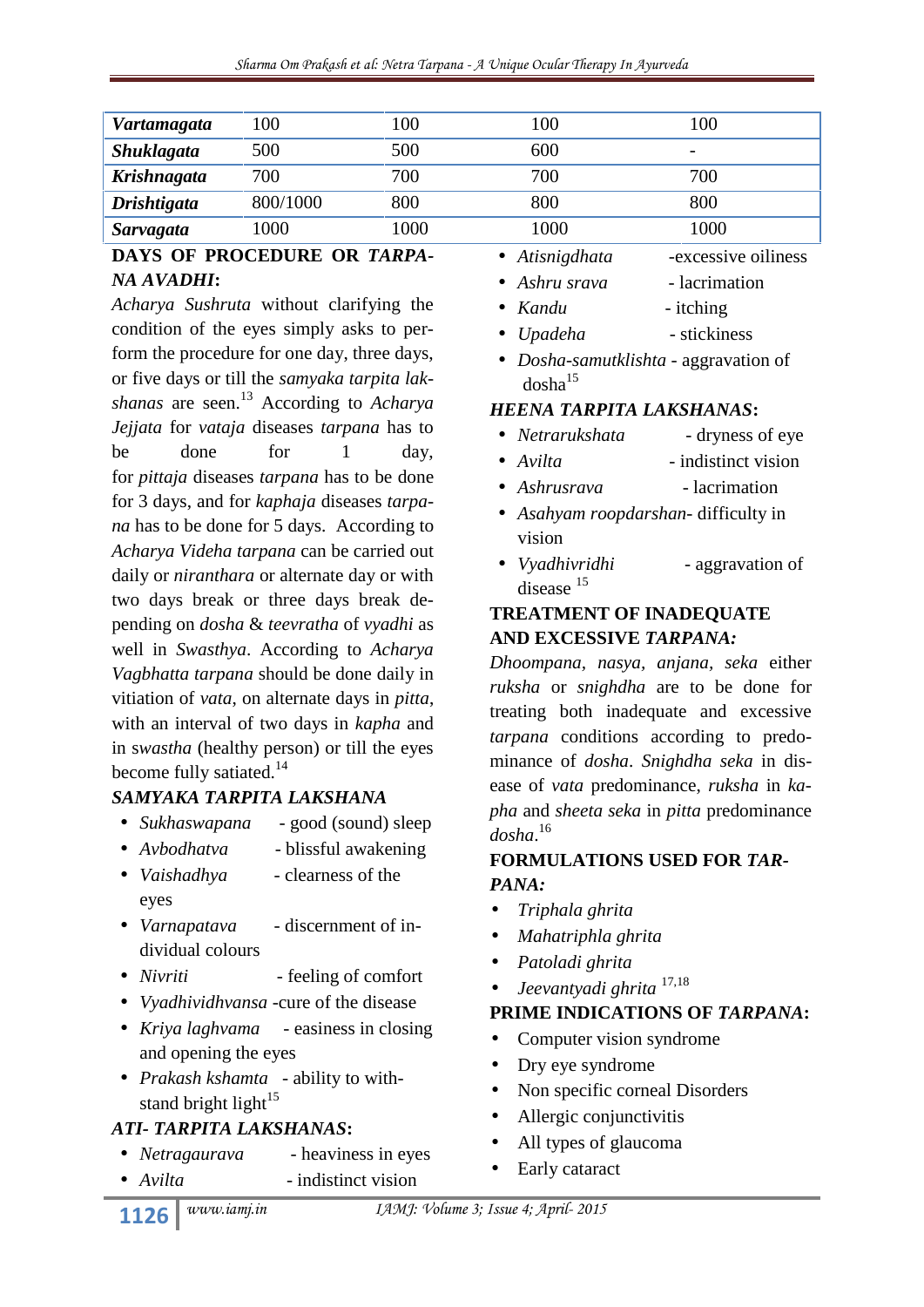- Degenerative disorders e.g. Age related macular degeneration
- Refractive errors
- Diabetic Retinopathy
- Hypertensive Retinopathy
- Optic Neuritis

## **MODE OF ACTION OF NETRA ARPANA KARMA:**

In modern sciences the ocular therapeutics includes the medicines in the form of drops, ointments, gels and ocuserts. These are the modes of topical installations of medicines in the eye. Eye drops are the easiest and most convenient method of topical application. Aqueous solutions and aqueous suspensions are the two forms of drug instillation in eye. In aqueous solution form the drug is totally dissolved, so the drug is completely available for immediate action. But it gets quickly diluted by tears and drains through naso-lacrimal duct. Hence, it causes low tissue contact time. Whereas in suspension forms the drug is present as small particles suspended in aqueous medium and these do not leave the eye as early as solution. Hence it increases the tissue contact time. Ointments and gels have more bioavailability of drug which increases tissue contact time and prevents dilution and early absorption. **Ocuserts are placed in upper and lower fornix** for up to one week and allows a drug to be released at a constant rate. The drug is delivered through a membrane. In cornea the epithelium and endothelium is lipid permeable i.e. lipophilic whereas stromal layer is hydrophilic. Hence the lipophilic and hydrophilic drugs are effectively delivered to cornea, whereas the drug permeability across the sclera depends upon the molecular size and weight of the drug. The drugs used in *Tarpana* procedure is the combination of *Ghrita* and decoction of medicines, hence the drug can easily cross the corneal epithelium (being lypophilic) and endothelium (being hydrophilic). Also due to more contact time the active component of drug used in *Tarpana* will be absorbed more to cure the diseases. The *ghrita* with decoction of medicines has the quality of trespassing into minute channels of the body, hence when applied in the eyes, it enters deeper layers of *dathus* and cleans every minute part. The lipophilic action of *ghrita* facilitates the transportation of the drug to the target organ and finally reaches the cell because the cell membrane also contains lipids. This phospolipid nature of medicine facilitates the entry of the drug into the eye ball through the corneal surface. Since the corneal epithelium is permeable to lipid soluble substances and lipid soluble substances crosses the corneal epithelium irrespective of the molecular size. Moreover, the medicine preparations used in *netra tarpana* is in the form of suspension containing different particles of the drug and the particles do not leave the eye as quick as a solution. Tissue contact time and bioavailability is more and hence therapeutic concentration is achieved by *netra tarpana*. This facilitates the action of drug by two ways, first by allowing more absorption of the drug, by the corneal surface, and secondly by exerting direct pressure up on the cornea. There may be changes of refractive index of the cornea causing less convergence of light rays. **Mode of action of** *Tarpana karma***:**

| Transient local vasodilatation of conjunctival  | Epithelium-endothelium of cornea |
|-------------------------------------------------|----------------------------------|
| vasculature (by sthanik mridu sweda & sukhoshna | lipophilic in nature             |
| ghrita)                                         |                                  |
|                                                 |                                  |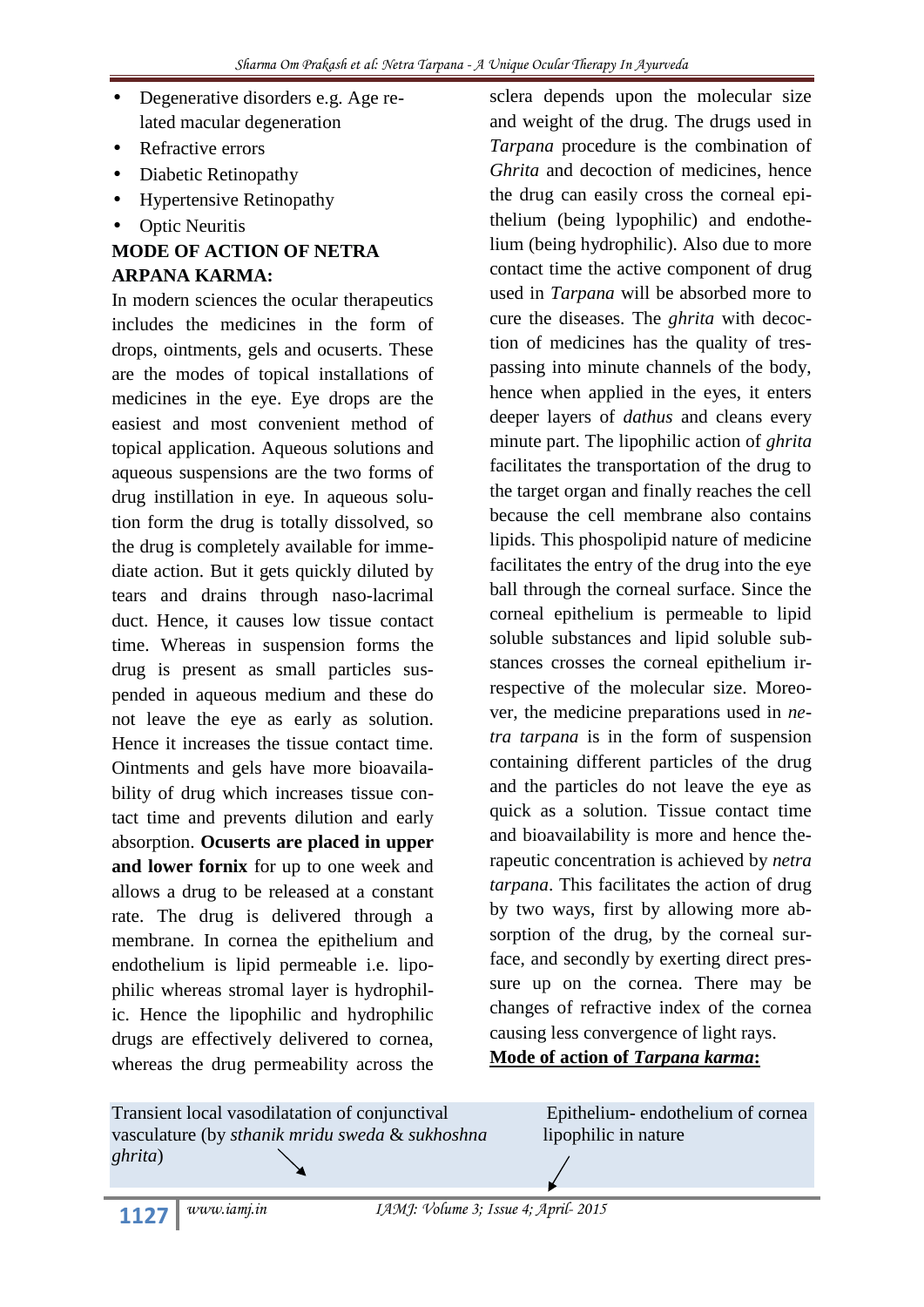Enhanced absorption of drugs in the deeper Absorption through cornea irrespective of layers mol. size Intra ocular drug absorption to anterior lens capsule, ciliary muscles, cornea and other tissue Desired therapeutic action

Relief in symptoms

#### **CONCLUSIONS:**

The Eye is the main sense organ gifted by God to human beings. An individual who is blind, day and night are the same and this beautiful world is of no use to him even if he possesses a lot of wealth, so sincere efforts should be made by every individual to preserve his / her vision till the last breath of life. Inspite of remarkable progress and advances in the field of modern ophthalmology, there is some limitations. Ayurveda, the ancient system of medicine gives valuable guide lines not only in treatment aspects but also in preventive line. *Netra Tarpana* karma is one of the local therapeutic procedure which if promptly used shows objective evidences of excellent responses.

## **REFERENCES:**

- 1. Aachary Manik, editor. Chanakya Neeti, Azadpur, Delhi, Sadhana Publication, 2004.p.86
- 2. Charaka Samhita of Agnivesha, elaborated by Charaka and Dridbala, edited with Charaka Chandrika hindi commentary by Dr. Brahmananda Tripathi, Vol. 2, Chaukhamba Surbharati Prakashan, Varanasi, seventh edition: 2000, Charak Sutrasthan 5/16 pg115.
- 3. Ahstang Hridya of Vagbhatta, edited with the Vidyotini hindi commentary by Kaviraja Atrideva Gupta, edited by Vaidya Yadunanandana Upadhyaya, Edition: reprint 2012, Chaukhamba Prakashan, Ashtang Hridya Uttartantra 13/98 pg 679.
- 4. Principles of Ayurveda, explained in dexterous verse Ashtanga Hridya Vagbhatta Sutrasthan-2, with English translation and commentary by T.Sreekumar, chapter 24 pg154.
- 5. Sharangadhara Samhita of pandita Sharangdharacharya containing Anjananidana of Maharishi Agnivesha, annoted with Dipika hindi commentary by Dr. Brahmanand Tripathi, Chaukhamba Surbharati Prakashan, Varanasi, edition 2004, Uttarkhanda 13 pg 430.
- 6. Sushruta Samhita of Maharishi Sushruta, edited with Ayurveda-Tatva- Sandipika, hindi commentary by Kaviraja Ambikadutta Sashtri, Vol. 2, Edition: reprint 2012, Chaukhamba Sanskrit Sansthan, Sushruta Uttartantra 18/17 pg 94.
- 7. Ashtang Hridya of Vagbhatta, edited with the Vidyotini hindi commentary by Kaviraja Atrideva Gupta, edited by Vaidya Yadunanandana Upadhyaya, Edition: reprint 2012, Chaukhamba Prakashan, Ashtang Hridya Sutrasthan 24/1-3 pg187.
- 8. Sushruta Samhita of Maharishi Sushruta, edited with Ayurveda-Tatva- Sandipika, hindi commentary by Kaviraja Ambikadutta Sashtri, Vol. 2, Edition: reprint 2012, Chaukhamba Sanskrit Sansthan, Sushruta Uttartantra 18/18 pg95.
- 9. Sushruta Samhita of Maharishi Sushruta, edited with Ayurveda-Tatva- Sandipika, hindi commentary by Kaviraja Ambikadutta Sashtri, Vol. 2, Edi-